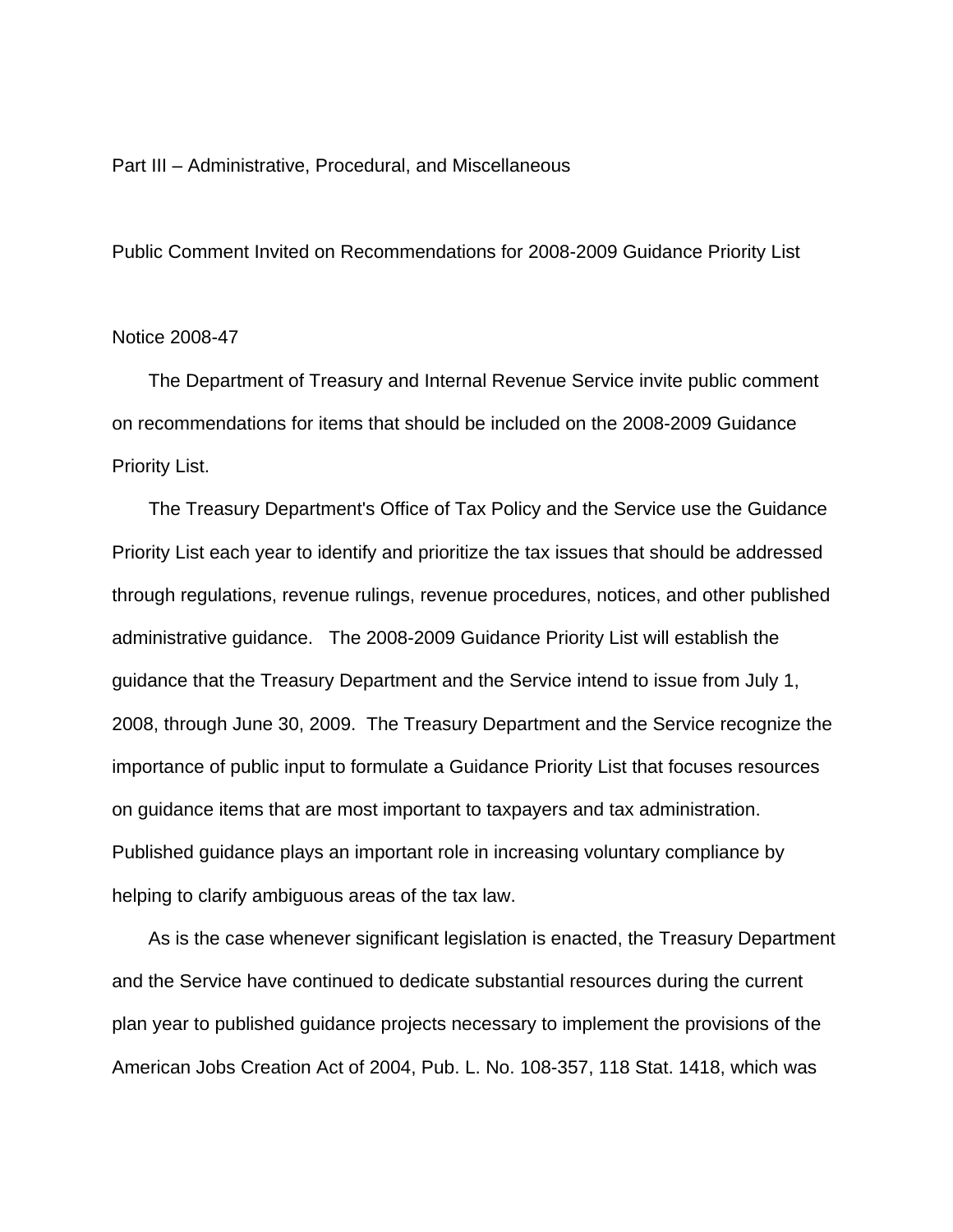enacted on October 22, 2004; the Energy Policy Act of 2005, Pub. L. No. 109-58, 119 Stat. 594, which was enacted on August 8, 2005; the Gulf Opportunity Zone Act of 2005, Pub. L. No.109-135, 119 Stat. 2577, which was enacted on December 21, 2005; the Tax Increase Prevention and Reconciliation Act of 2005, Pub. L. No. 109-222, 120 Stat. 345, which was enacted on May 17, 2006; the Pension Protection Act of 2006, Pub. L. No. 109-280, 120 Stat. 780, which was enacted on August 17, 2006; the Tax Relief and Health Care Act of 2006, Pub. L. No. 109-432, 120 Stat. 2921, which was enacted on December 20, 2006; the Mortgage Forgiveness Debt Relief Act of 2007, Pub. L. No. 110-142, 121 Stat. 1803, which was enacted on December 20, 2007; and the Economic Stimulus Act of 2008, Pub. L. No. 110-185, 122 Stat. 613, which was enacted on February 13, 2008. The Treasury Department and the Service will continue to evaluate the priority of each guidance project in light of the above-mentioned tax legislation and other developments occurring during the 2008-2009 plan year.

 In reviewing recommendations and selecting projects for inclusion on the 2008- 2009 Guidance Priority List, the Treasury Department and the Service will consider the following:

- 1. Whether the recommended guidance resolves significant issues relevant to many taxpayers;
- 2. Whether the guidance may be appropriate for enhanced public involvement through the process described in Notice 2007-17, 2007-12 I.R.B. 748;
- 3. Whether the recommended guidance promotes sound tax administration;
- 4. Whether the recommended guidance can be drafted in a manner that will enable taxpayers to easily understand and apply the guidance;

2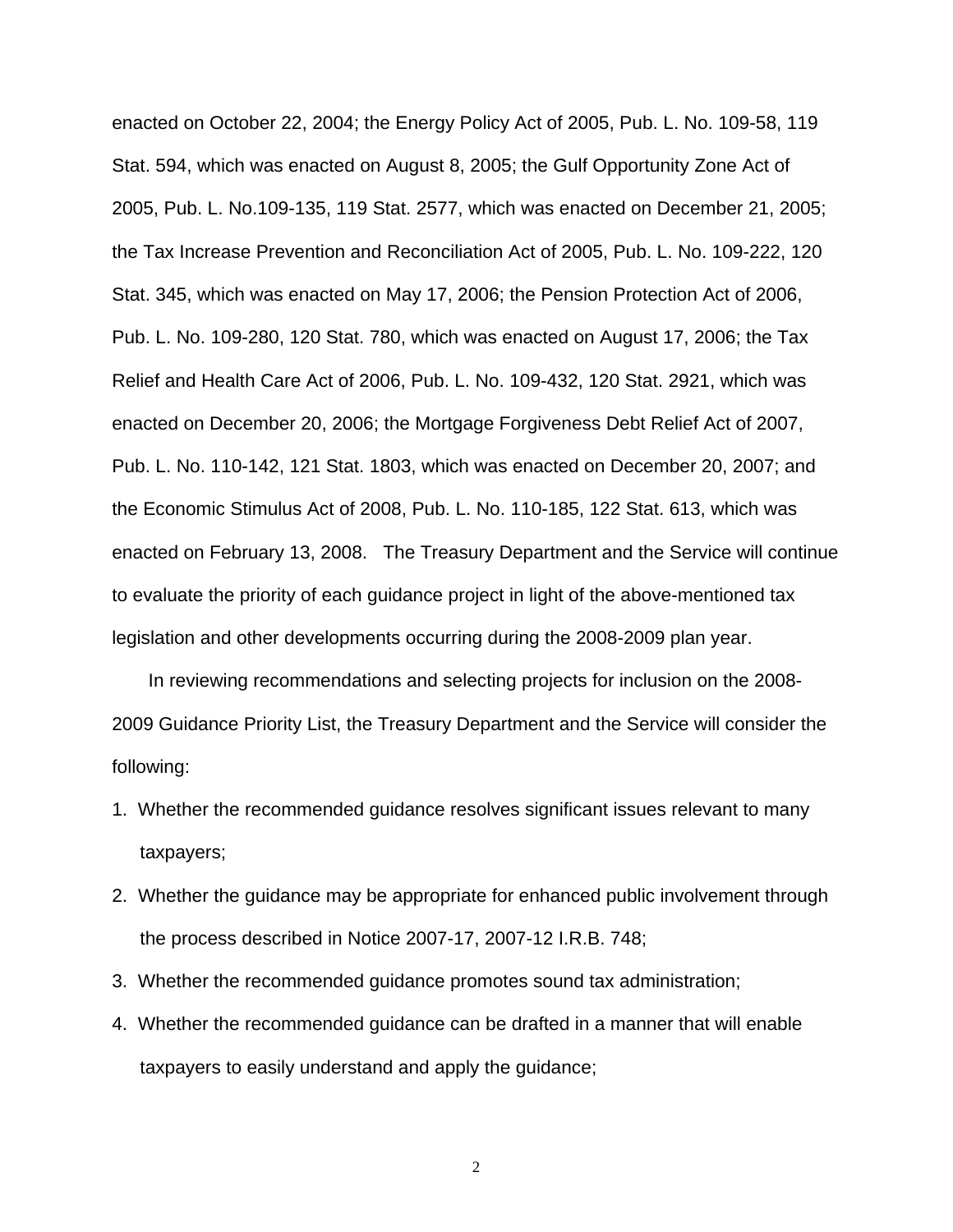- 5. Whether the Service can administer the recommended guidance on a uniform basis; and
- 6. Whether the recommended guidance reduces controversy and lessens the burden on taxpayers or the Service.

 Taxpayers may submit recommendations for guidance at any time during the year. Please submit recommendations by May 31, 2008, for possible inclusion on the original 2008-2009 Guidance Priority List. The Treasury Department and the Service plan to update the 2008-2009 Guidance Priority List periodically to reflect additional guidance that the Treasury Department and the Service intend to publish during the plan year. The periodic updates allow the Treasury Department and the Service to respond to the need for additional guidance that may arise during the plan year. Recommendations for guidance received after May 31, 2008, will be reviewed for inclusion in the next periodic update.

 Taxpayers are not required to submit recommendations for guidance in any particular format. Taxpayers should, however, briefly describe the recommended guidance and explain the need for the guidance. In addition, taxpayers may include an analysis of how the issue should be resolved. It would be helpful if taxpayers suggesting more than one guidance project prioritize the projects by order of importance. If a large number of projects are being suggested, it also would be helpful if the projects were grouped in terms of high, medium or low priority.

Taxpayers should send written comments to:

 Internal Revenue Service Attn: CC:PA:LPD:PR (Notice 2008-47) Room 5203 P.O. Box 7604

3